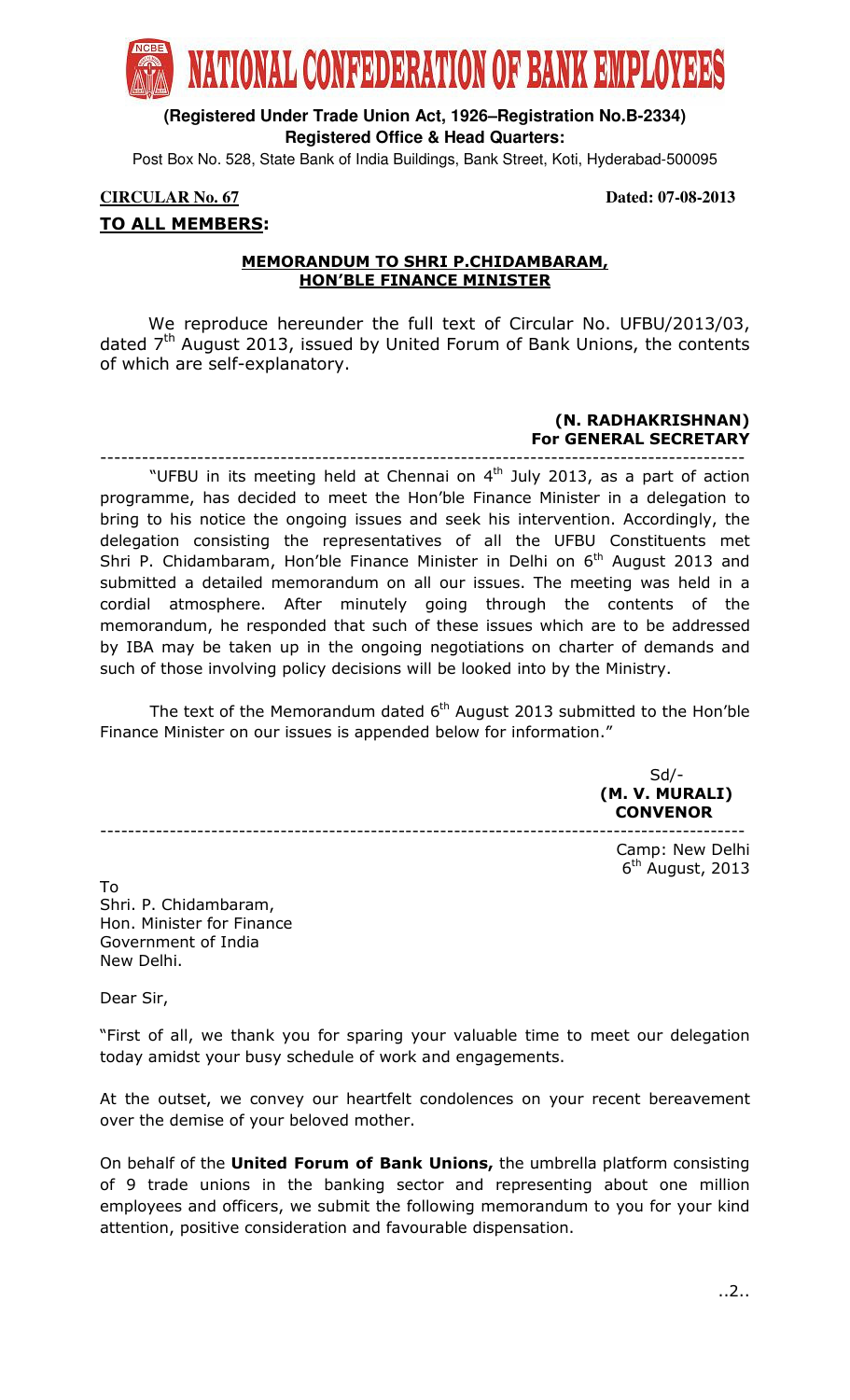#### ::2::

We wish to draw your attention to some of our own important issues and demands which we feel need your intervention as well certain broader policy matters which are of concern to us.

#### 1. Compassionate ground appointment scheme in Banks :

For the past more than ten years, the scheme on compassionate ground appointments to the widow or an eligible family member on the death of an employee or officer that was in vogue in the Banks as per Government guidelines since 1978 has been negated and an unilateral financial compensation scheme has been implemented. With your intervention, the family of employees who die while in performance of duty due to dacoity, robbery, etc. and those who die within 5 years of joining the Bank are alone considered for compassionate employment. Your suggestion that compassionate appointments may be considered upto a prescribed ratio against vacancies and recruitments in an year remains unconsidered so far by the managements.

In the meantime, in the wake of large scale retirements, recruitments are taking place in the Banks. The instances of death while in service has also dwindled and is very sparse. Hence it would not be difficult for the Banks to restore and extend compassionate ground appointments on the unfortunate death of an employee or officer while in service. Moreover, these jobs are given only if the compassionate appointee has the required and prescribed educational qualification. Hence any apprehension on dilution of efficiency or quality will also be misplaced.

In view of the above, we have submitted and represented to the Indian Banks' Association to extend the compassionate ground appointment scheme as is available for the Government employees to the banking sector.

The issue needs sympathetic and expeditious consideration as the same is hanging for the past one decade. We seek your personal attention and intervention in the matter to advice the IBA accordingly.

## 2. Wage revision for employees and officers in the Banks:

The last wage pact in the Banks expired in October, 2012 and hence we have submitted fresh charter of demands for revision of wages and service conditions. More than nine months have elapsed but except some preliminary discussions, no serious negotiations have been held by the IBA on our demands. This is causing lot of concern and anxiety amongst the banking staff and hence there is need to expedite the negotiations with more meaningful and serious discussions on our demands to enable early conclusion of the revised wage settlement.

Here also, we seek your intervention and request you to advice the IBA to speed up the negotiations for early wage revision in the Banking industry.

## 3. Introduction of 5 Day Banking:

It is not only the Central and State Government ministries and departments but even the Reserve Bank of India, LIC, etc. are following the 5 Day working. Already in the banking sector, with the advent of technology based services, proliferation ATMs, internet banking system, etc., the delivery channels for customer services in the Banks have multiplied and manifolded and hence it is possible to introduce 5 Day Banking with suitable adjustments in the total working hours per week.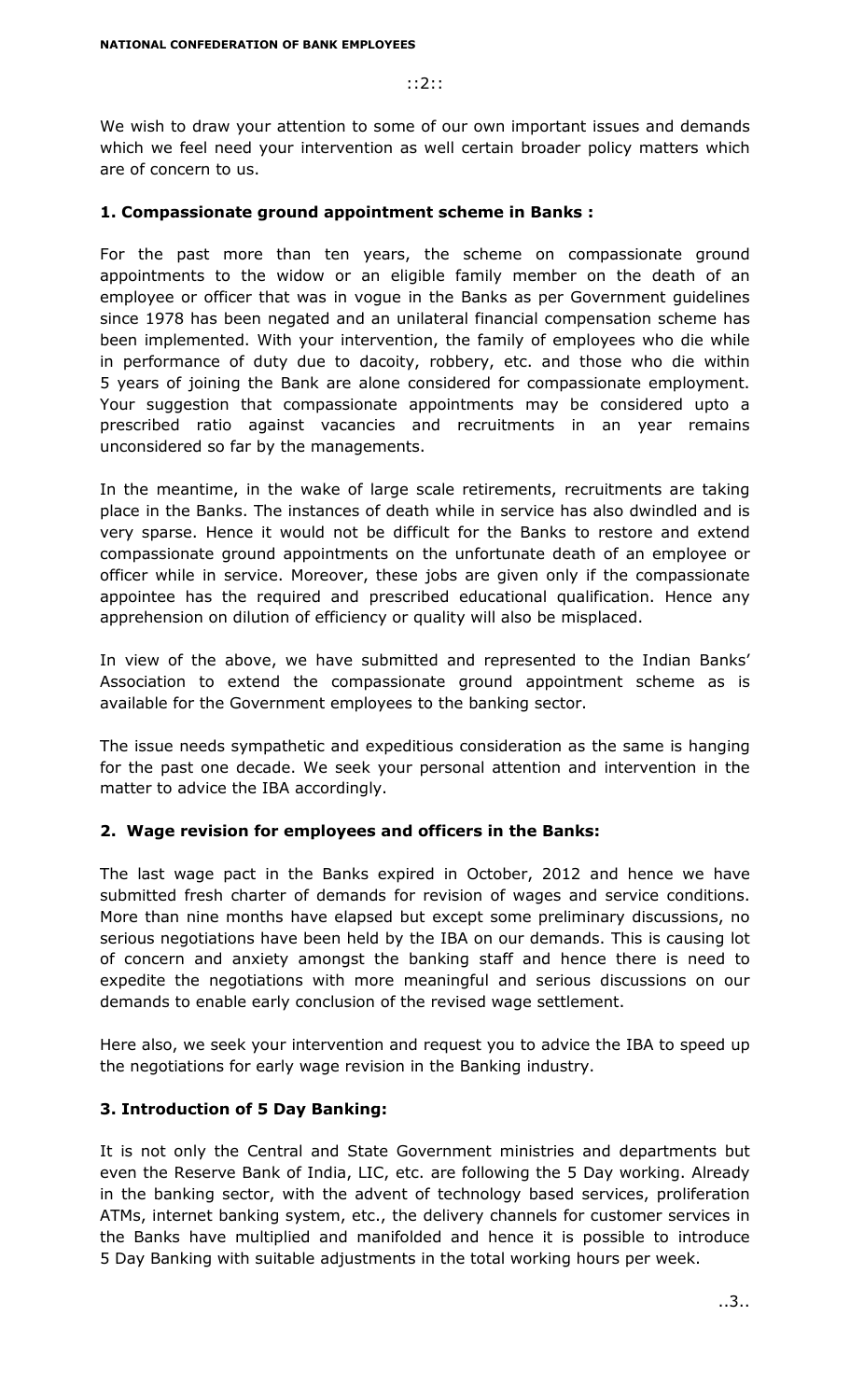#### ::3::

Our representations to the IBA have not yielded or evoked any positive response and hence we request you to bestow your kind attention to this genuine requirement and expectations of the bank employees and officers.

#### 4. Grievances of the Bank retirees:

We gladly recall our meeting with you on 19-2-2008 when we submitted to you about the need to extend another option to the bank employees to join the pension scheme. At your intervention, not only the two days strike on 25/26 February, 2008 was averted but through mutual discussions with the IBA, a Settlement could also be arrived at by which the remaining employees have been extended another opportunity to join the pension scheme. We are thankful to you for the same.

However, there have been quite a few grievances of the bank retirees that are still pending consideration by the IBA and the Government.

- a) Pre- 1986 Retirees: Those who retired from the Banks prior to 1986 are being paid an Ex-Gratia of Rs. 300 per month and the spouse of such retirees when they die are paid a lumpsum of Rs. 1000 per month. These amounts were fixed 15 years ago and hence there has been a very genuine expectation to revise this ex-gratia amount paid to them. The total number of pre-1986 retirees is very less in the entire banking sector and hence the revision in their Ex-gratia would hardly cost anything substantial to the Banks. We request you to consider this most genuine representation sympathetically.
- b) Revision in Family Pension: The rates of Family Pension fixed in the Banks' Pension Regulations in 1995 at 15% to 30% with applicable ceilings has been found to be inadequate in view of the high cost of living and a suitable revision in the rate of Family Pension is a dire necessity.
- c) Periodical updation/revision of pension: In the case of Government employees pension scheme, the pension gets updated and revised on occasions of every wage revision but even though the Bank pension Scheme is on the lines of the Government pension scheme, our pension does not undergo any revision than what is fixed at the time of retirement. There is a case of periodical updation of pension for the retirees in the banking sector also.
- d) Uniform DA on Pension: In the banking sector, earlier Dearness Allowance was paid on a tapering basis and hence the Pension also attracted DA on the same basis. However, from November, 2002, the DA is being paid to all the employees/officers with 100% neutralization against inflation as in the case of the Government employees. While the post-Nov. 2002 retirees are paid DA on pension at 100% neutralization, the pre-Nov.2002 retirees are being denied the same. There is a need to make the DA rate on pension uniform for all retirees.
- e) Staff Welfare Schemes : As per the government guidelines, 3% of the published net profits of the Banks are earmarked for extending some welfare schemes for the employees including the retirees. While the guidelines mentions that a portion of the allocated amount be utilised for extending some benefits like medical scheme, etc, for the retirees, a need is being felt to give a uniform guidelines for apportionment from the fund towards retirees' schemes. A suitable guidelines may be issued to the Banks in this regard to adopt a uniform percentage of the funds to be allocated for the welfare schemes pertaining to the retirees.